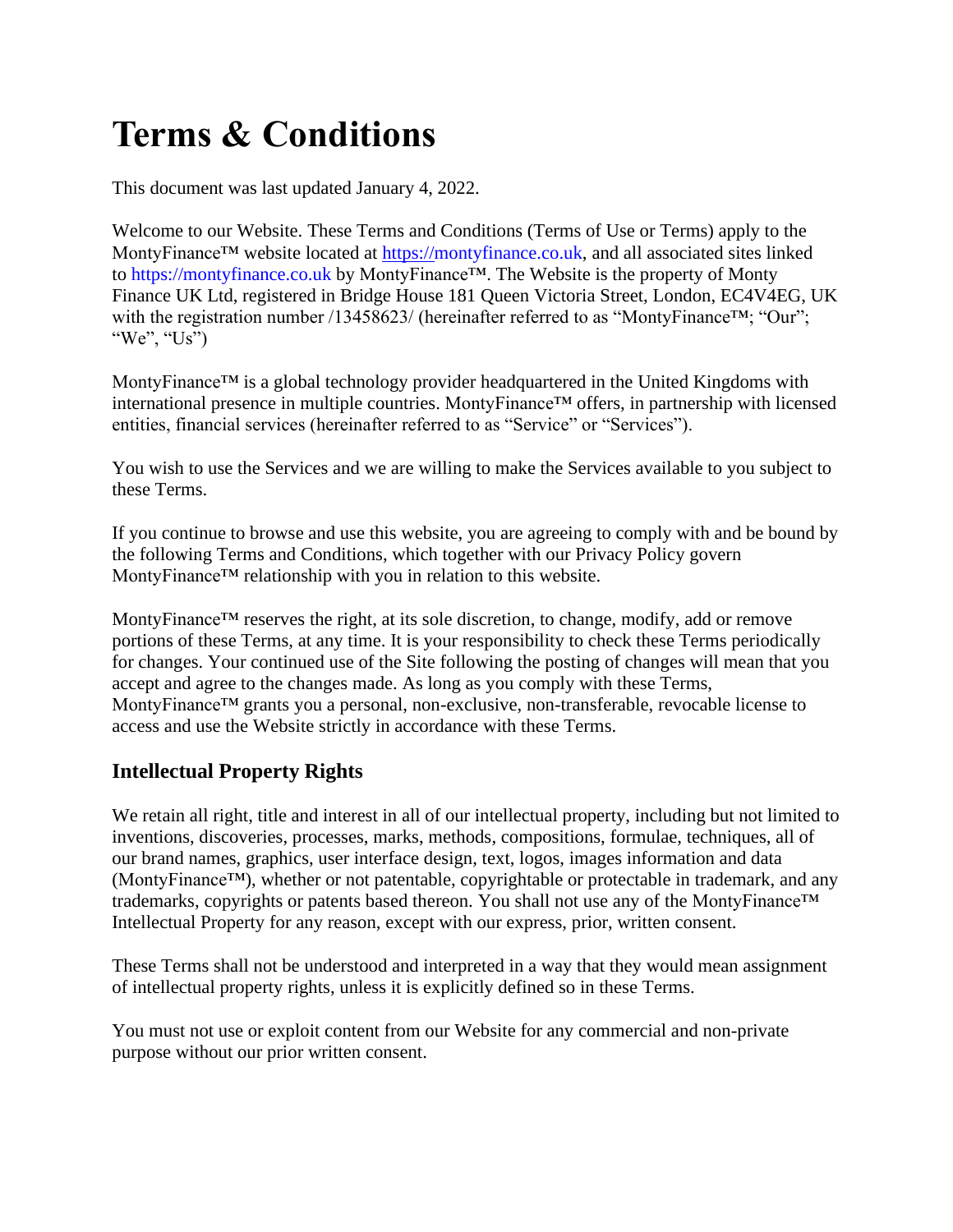As a condition of your use of the Website you warrant to MontyFinance<sup>™</sup> that you will not use the Website for any purpose that is unlawful or prohibited by these Terms. You must not use the Website in any manner that could damage, disable, overburden, or impair the Website or interfere with any other party's use and enjoyment of the Website. You may not obtain or attempt to obtain any materials or information through any means not intentionally made available or provided for through the Website.

All content included on the Website and associated products and services, such as, but not limited to, text, graphics, logos, images, source code, as well as the compilation thereof, and any software used on the Website is the property of MontyFinance™ and protected by copyright, trademark and other laws that protect intellectual property and proprietary rights. You agree to observe and abide by all copyright and other proprietary notices, legends or other restrictions contained in any such content and will not make any changes thereto.

You will not copy, duplicate , reproduce, modify, publish, transmit, reverse engineer, participate in the transfer or sale, create derivative works, or in any way exploit any material, in whole or in part, found on our Website or associated products and services.

MontyFinance™ Intellectual Property is not for resale. Your use of the MontyFinance™ Intellectual Property does not entitle you to make any unauthorized use of any MontyFinance™ Intellectual Property, and in particular you will not delete or alter any proprietary rights or attribution notices in any MontyFinance™ Intellectual Property.

### **Access To Website**

Our Website is provided without warranty of any kind, either express or implied. We do not represent that the Website will be available 100% of the time to meet your needs. In case of interruptions we take all reasonable actions to provide you with access to our Website as soon as possible, but there are no guarantees that access will not be interrupted, or that there will be no delays, failures, errors, omissions or loss of transmitted information.

We may suspend the use of the Website for maintenance purposes. MontyFinance™ reserves the right, in its sole discretion, to terminate your access to the Website and its related services or any portion thereof at any time, without notice, in particular due to legal grounds originating in antimoney laundering and KYC regulation and procedures, or any other relevant applicable regulation.

We reserve the right to remove or modify MontyFinance™, and any Service or material we provide on MontyFinance™, in our sole discretion without notice. We will not be accountable if for any reason all or any part of MontyFinance™ is unavailable at any time or for any period. From time to time, we may restrict access to users to some parts of MontyFinance™, to certain Accounts or the whole of MontyFinance™.

MontyFinance™. will not be accountable for any loss or damage if the Website is unavailable or suspended. You are responsible for making all provisions necessary for you to have access to the Website.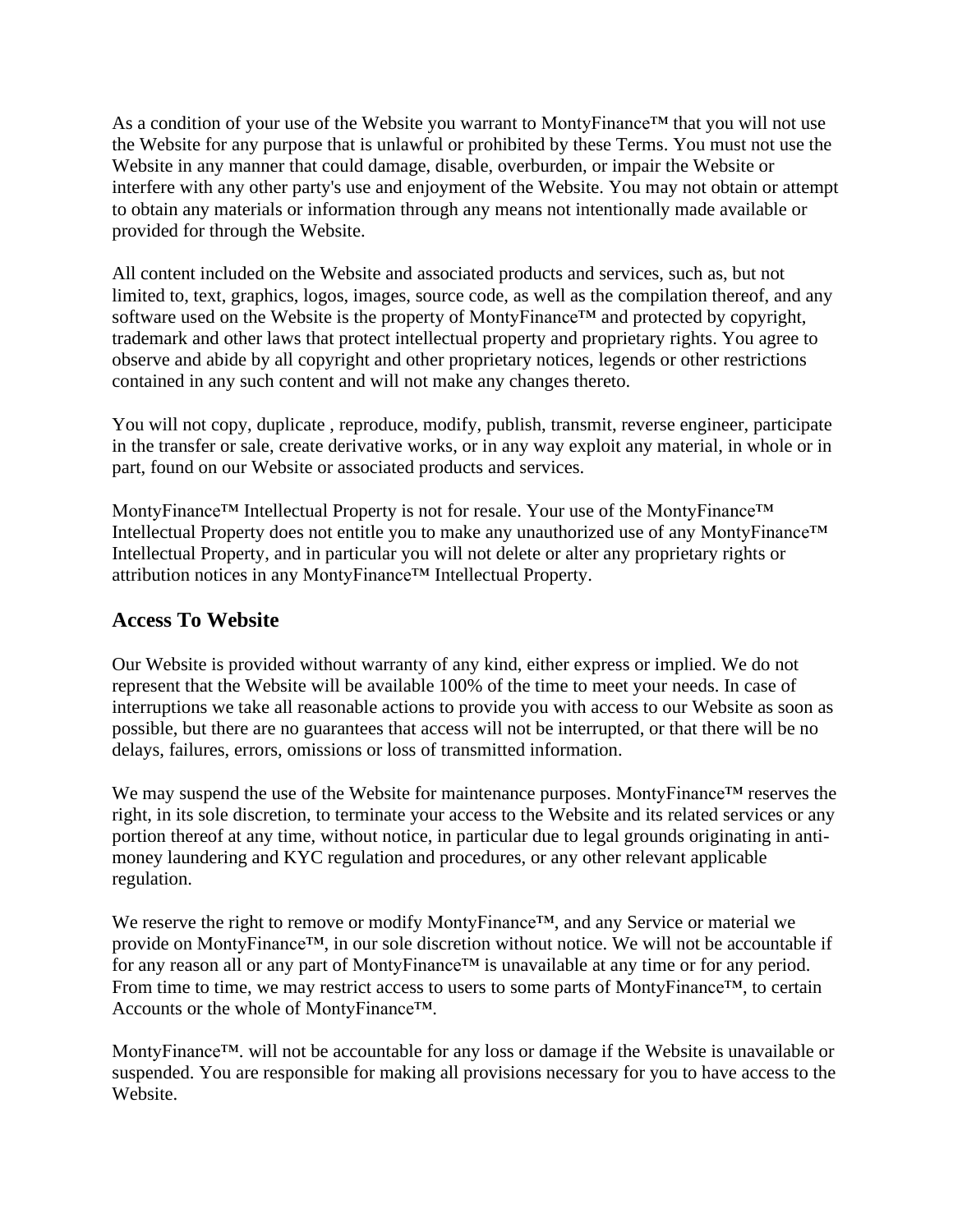In order to access the Website, you must meet the following conditions:

- You are at least 18 years old.
- You have not previously been suspended or removed from using our Website.
- You have full power and authority to enter into this agreement and in doing so will not violate any other agreement to which you are a party.
- You will not use our Services if any applicable laws in your country prohibit you from doing so in accordance with the Terms.
- You guarantee that you will not be using the Website for any illegal activities, including money laundering and the financing of terrorism.
- You did not provide false, inaccurate, or misleading information
- You will not encourage or induce any third party to engage in any of the activities prohibited under this Section.

## **Subscription**

In order to access MontyFinance™ materials, you must subscribe to MontyFinance™ Website.

You hereby agree and confirm that all information provided in connection with subscription is accurate, complete and up-to-date and will always stay that way.

Your credentials must be always kept confidential. For security reasons, reset Your login password regularly.

## **Communications**

By subscribing to our Website, you agree to receive all digital communications, agreements, documents, notices, and disclosure ("Communications"), that MontyFinance™ delivers to you in relation to your subscription and use of the MontyFinance™ Website. You agree that MontyFinance™ may provide these Communications to you by posting them via the Services and by emailing them to you at the email address, you provided on your subscription.

YYou may revoke your consent to receive digital Communications by sending a withdrawal notice to our support email [support@mymonty.com.](mailto:support@mymonty.com)

# **Third Party materials**

When using our Website, you will see materials provided by third parties, including articles, reviews, comments, insights, analysis, and links to web pages of such parties, including but not limited to blogs, forums, links to other sites, communities and social networks ("Third Party Materials") We do not control or endorse any Third-Party Materials and shall take no responsibility for Third Party Materials, including content that may be misleading, incomplete, erroneous, offensive, indecent or otherwise objectionable. We do not endorse content of Third Party Material .We are not responsible nor accountable for any loss or damage of any sort sustained as the result of any such dealings, and you understand that your use of Third Party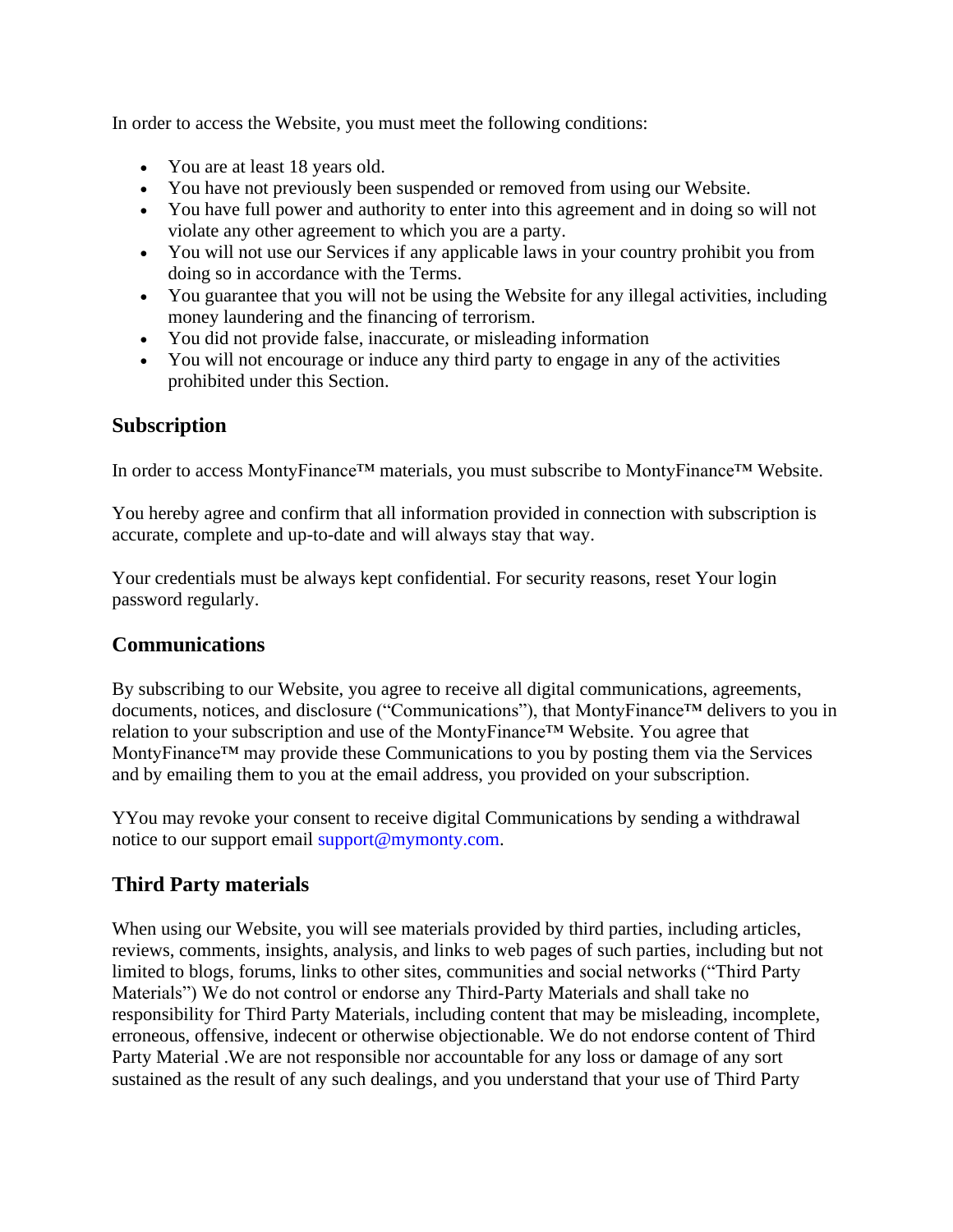Materials, and your interactions with third parties that are linked to our Service, is at your own risk.

## **No Warranties**

This Website is provided "as is," with all faults, and MontyFinance™ makes no express or implied representations or warranties, of any kind related to this Website or the materials contained on this Website. Additionally, nothing contained on this Website shall be construed as providing consult or advice to you.

To the fullest extent permitted by applicable laws, we disclaim all representations, warranties, and conditions relating to our Website and its use.

#### **Privacy**

MontyFinance™ Privacy Policy applies to the use of this Website, and its terms are made a part of these Terms of Use by this reference. To view MontyFinance™ Privacy Policy, click on [https://mymonty.com/privacy-policy.](https://mymonty.com/privacy-policy) Additionally, by using the Website, you acknowledge and agree that Internet transmissions are never completely private or secure.

#### **Limitation Of Liability**

**TO THE MAXIMUM EXTENT PERMITTED BY LAW, MONTYFINANCE™ SHALL NOT BE LIABLE FOR ANY INDIRECT, INCIDENTAL, SPECIAL, CONSEQUENTIAL OR PUNITIVE DAMAGES, OR ANY LOSS OF PROFITS OR REVENUES, WHETHER INCURRED DIRECTLY OR INDIRECTLY, OR ANY LOSS OF DATA, USE, GOOD-WILL, OR OTHER INTANGIBLE LOSSES, RESULTING FROM (i) YOUR USE OF THE INABILITY TO USE THE SERVICES; (ii) THE COST OF PROCUREMENT OF SUBSTITUTE SERVICES RESULTING FROM ANY DATA, INFORMATION, CONTENT AND/OR ANY OTHER SERVICES OBTAINED THROUGH OUR WEBSITE; (iii) THE UNAUTHORIZED ACCESS TO, OR ALTERATION OF YOUR REGISTRATION DATA AND/OR VERIFIED PROFILE; AND (iv) ANY OTHER MATTER RELATING TO THE WEBSITE AND/OR THE SERVICES OFFERED ON THE WEBSITE.**

**THE LIMITATIONS OF THIS SUBSECTION SHALL APPLY TO ANY THEORY OF LIABILITY, WHETHER BASED ON WARRANTY, CONTRACT, STATUTE, TORT (INCLUDING NEGLIGENCE) OR OTHERWISE, AND WHETHER OR NOT MONTY FINANCE UK ENTITIES OR ANY OF ITS AFFILIATES, SUBSIDIARIES, OR SISTER COMPANIES HAVE BEEN INFORMED OF THE POSSIBILITY OF ANY SUCH DAMAGE, AND EVEN IF A REMEDY SET FORTH HEREIN IS FOUND TO HAVE FAILED OF ITS ESSENTIAL PURPOSE.**

#### **Indemnification**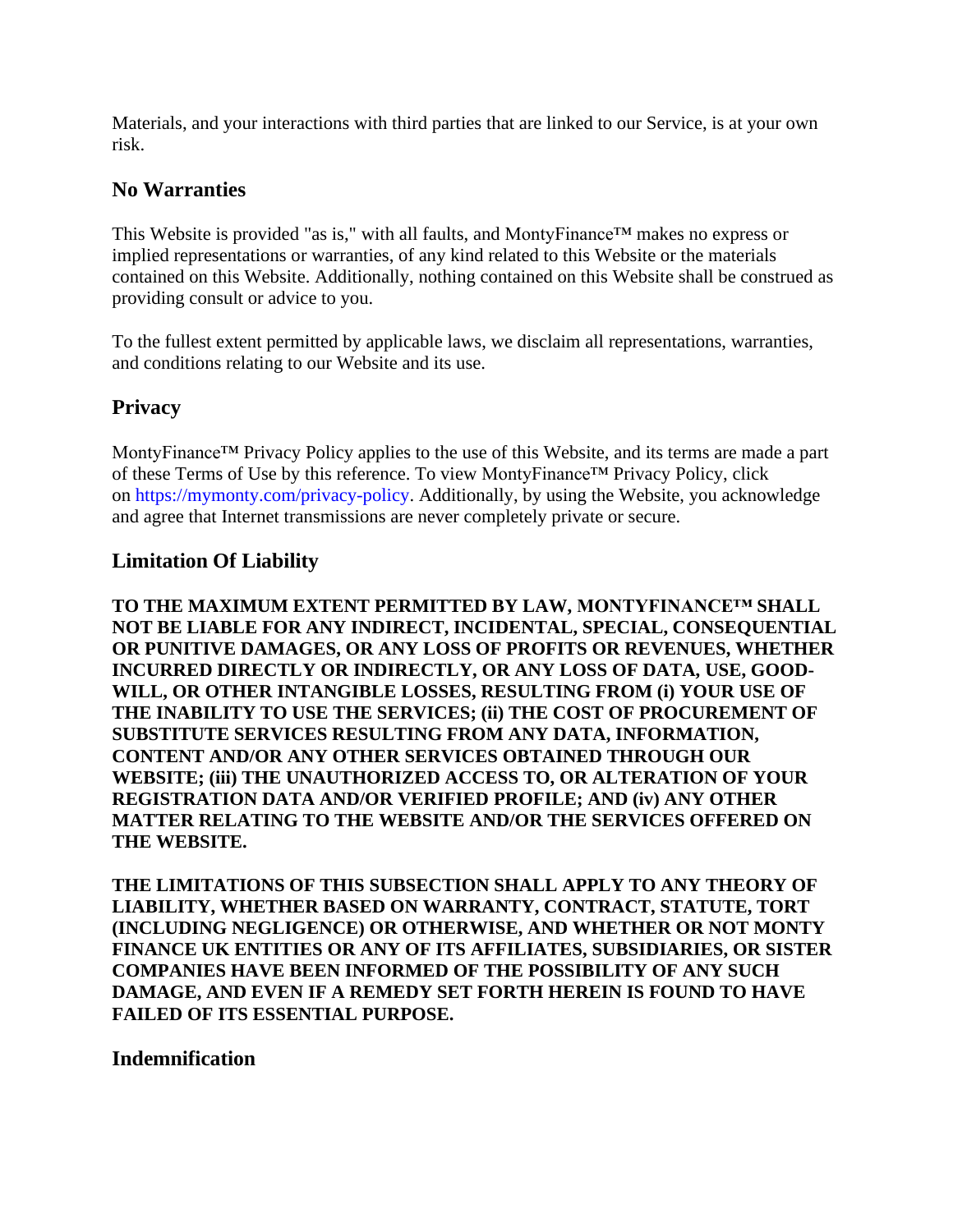You agree to indemnify and hold MontyFinance™, its officers, directors, shareholders, predecessors, successors in interest, employees, agents, subsidiaries and affiliates harmless from any demand, loss, liability, claim or expense (including attorney's fees) made against MontyFinance™ by any third party due to, arising out or in connection with your use of our website or the Services.

You acknowledge that you will be solely responsible for any legal liability arising out of or relating to the Servic (whether transmitted on your own of on any Third Party's behalf).

Subject to any express provision to the contrary in these terms, we will not in any circumstances be liable to you in contract, tort negligence or otherwise for any economic loss (including but not limited to, any loss or profit, business, contracts, revenue, turnover or anticipated savings) or for any indirect or consequential losses, whether or not they were foreseen or foreseeable.

You shall be responsible for explaining and answering to any complaint that we receive from any relevant regulatory body resulting from your use of the Service. We will forward any complaint to you as soon as it is reasonably possible. You must follow the applicable complaint procedures, respond to each complaint within the timeframes specified by the relevant regulatory body and must forward a copy of your response to us immediately. You will be liable for any fines and/or penalties imposed by any regulatory body against you or us or any of our associated companies, due to your contravention of these Terms.

# **Severability**

If any term or other provision of these Terms is found to be unenforceable, illegal or invalid under any applicable law, such unenforceability or invalidity shall not render these Terms unenforceable or invalid as a whole, and such provisions shall be deleted without affecting the remaining provisions herein which shall remain in full force and effect.

# **Assignment**

MontyFinance<sup>™</sup> shall be permitted to assign, transfer, and subcontract its rights and/or obligations under these Terms without any notification or consent required. However, you shall not be permitted to assign, transfer, or subcontract any of your rights and/or obligations under these Terms.

# **Entire Agreement**

These Terms, including any legal notices and disclaimers contained on this Website, constitute the entire agreement between MontyFinance™ and you in relation to your use of this Website, and supersede all prior agreements and understandings with respect to the same.

# **Governing Law, Dispute Resolution**

These Terms will be governed by and construed in accordance with the laws of England and Wales.